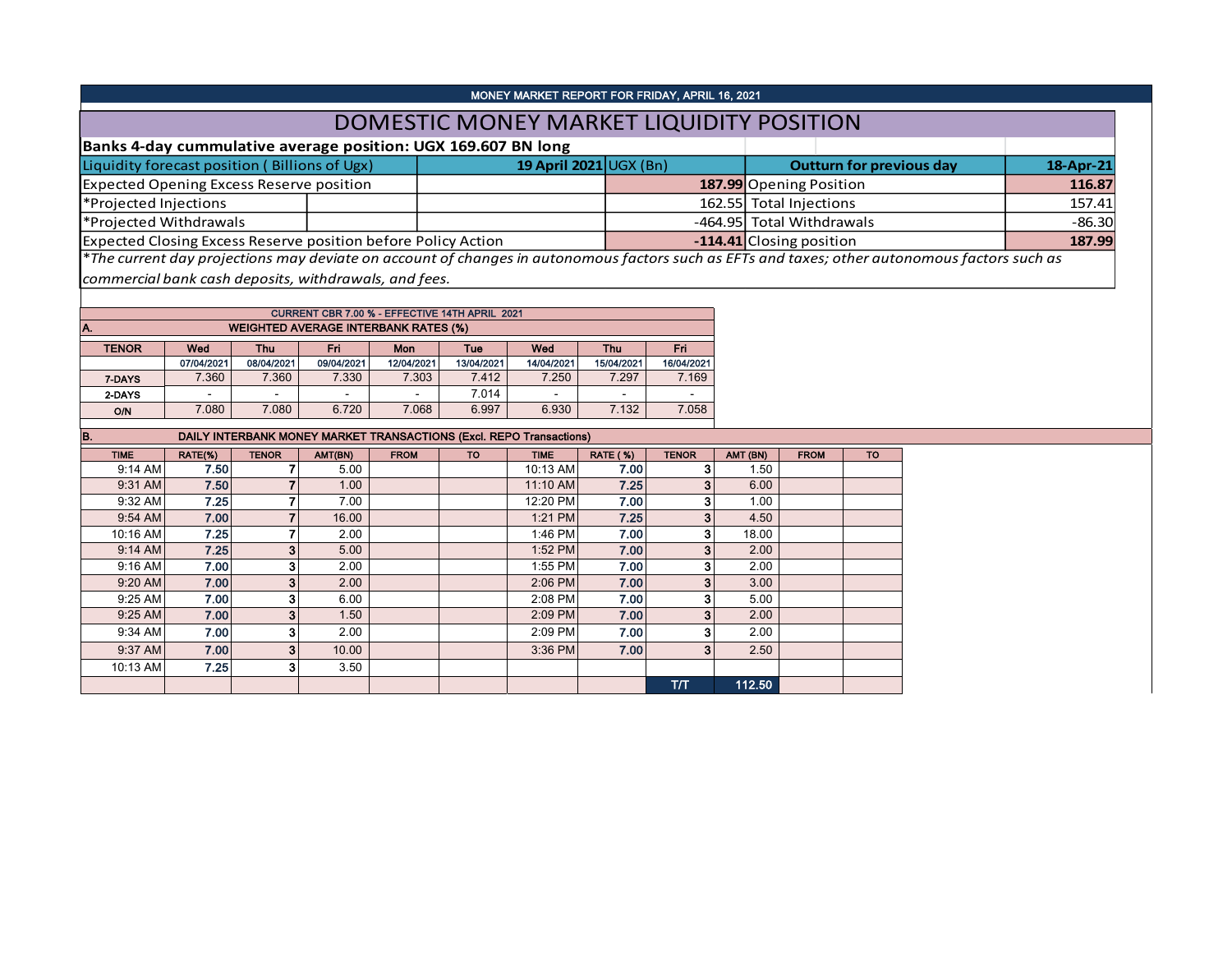| C.                                 | <b>CBR AND THE 7- DAY WAR INTERBANK RATES</b>                                           |             |                  |                 |                            |                                                |                  |                |                       |                      |                       |  |  |
|------------------------------------|-----------------------------------------------------------------------------------------|-------------|------------------|-----------------|----------------------------|------------------------------------------------|------------------|----------------|-----------------------|----------------------|-----------------------|--|--|
|                                    |                                                                                         |             |                  |                 |                            |                                                |                  |                |                       |                      |                       |  |  |
| 9.000                              |                                                                                         |             |                  |                 |                            |                                                |                  |                |                       |                      |                       |  |  |
| 8.000                              |                                                                                         |             |                  |                 |                            |                                                |                  |                |                       |                      |                       |  |  |
|                                    |                                                                                         |             |                  |                 |                            |                                                |                  |                |                       |                      |                       |  |  |
| 7.000                              |                                                                                         |             |                  |                 |                            |                                                |                  |                |                       |                      |                       |  |  |
| 6.000                              |                                                                                         |             |                  |                 |                            |                                                |                  |                |                       |                      |                       |  |  |
| 5.000                              |                                                                                         |             |                  |                 |                            |                                                |                  |                |                       |                      |                       |  |  |
|                                    |                                                                                         |             |                  |                 |                            |                                                |                  |                |                       |                      |                       |  |  |
| 4.000                              |                                                                                         |             |                  |                 |                            |                                                |                  |                |                       |                      |                       |  |  |
|                                    | 30/03/2021 31/03/2021 01/04/2021 06/04/2021 07/04/2021 08/04/2021 09/04/2021 12/04/2021 |             |                  |                 |                            |                                                |                  |                | 13/04/2022 14/04/2022 |                      | 15/04/2022 16/04/2022 |  |  |
|                                    |                                                                                         |             | -7-day WAR       | -CBR rate       | -Upper bound               |                                                | -Lower bound     |                | • Overnight WAR       |                      |                       |  |  |
| D.                                 | MONETARY POLICY OPERATIONS MATURITIES PROFILE: (22 APR 2021 - 20 MAY 2021)              |             |                  |                 |                            |                                                |                  |                |                       |                      |                       |  |  |
| <b>DATE</b>                        | <b>THUR</b>                                                                             | <b>THUR</b> | <b>THUR</b>      | <b>THUR</b>     | <b>THUR</b>                | <b>TOTAL</b>                                   |                  |                |                       |                      |                       |  |  |
| <b>REPO</b>                        | 22-Apr-21<br>842.13                                                                     | 29-Apr-21   | 06-May-21        | 13-May-21       | 20-May-21                  | 842.13                                         |                  |                |                       |                      |                       |  |  |
| <b>REV REPO</b>                    |                                                                                         | $\sim$      | $\sim$           | $\sim$          | $\sim$                     |                                                |                  |                |                       |                      |                       |  |  |
| <b>DEPO AUCT</b>                   | 154.90                                                                                  | 76.10       | 20.00            | 25.10           | 14.60                      | 290.70                                         |                  |                |                       |                      |                       |  |  |
| <b>TOTALS</b>                      | 997.03                                                                                  | 76.10       | 20.00            | 25.10           | 14.60                      | 1,132.83                                       |                  |                |                       |                      |                       |  |  |
|                                    | Total O/S Deposit Auction balances held by BOU up to 10 JUNE 2021: UGX 525 BN           |             |                  |                 |                            |                                                |                  |                |                       |                      |                       |  |  |
|                                    | Total O/S Repo, Reverse Repo & Deposit Auction balances held by BOU: UGX 1,366 BN       |             |                  |                 |                            |                                                |                  |                |                       |                      |                       |  |  |
|                                    | (Ei) STOCK OF TREASURY SECURITIES                                                       |             |                  |                 | Eii)                       | <b>MONETARY POLICY MARKET OPERATIONS</b>       |                  |                |                       |                      |                       |  |  |
|                                    | LAST TBIILS ISSUE DATE: 8-APR-2021                                                      |             |                  |                 |                            | (VERTICAL REPOS, REV-REPOS & DEPOSIT AUCTIONS) |                  |                |                       |                      |                       |  |  |
|                                    | On-the-run O/S T-BILL STOCKs (Bns-UGX)                                                  |             | 6,009.19         | 19/04/2021      | OMO                        | <b>ISSUE DATE</b>                              | <b>AMOUNT</b>    | <b>WAR</b>     | <b>RANGE</b>          | <b>TENOR</b>         |                       |  |  |
|                                    | On-the-run O/S T-BONDSTOCKs(Bns-UGX)                                                    |             | 19,033.56        | 19/04/2021 REPO |                            | 18-Mar                                         | 550.00           | 7.000          |                       | $\overline{7}$       |                       |  |  |
|                                    | TOTAL TBILL & TBOND STOCK- UGX                                                          |             | 25,042.76        |                 | <b>DAUT</b><br><b>DAUT</b> | 25-Mar<br>25-Mar                               | 45.05<br>14.43   | 7.306<br>7.541 |                       | 28<br>56             |                       |  |  |
| O/S=Outstanding<br><b>MATURITY</b> | TOTAL STOCK YTM (%)                                                                     |             | <b>CHANGE IN</b> |                 | <b>REPO</b>                | 25-Mar                                         | 340.00           | 7.000          |                       | $\overline{7}$       |                       |  |  |
|                                    | (BN UGX)                                                                                | AT CUT OFF* | YTM (+/-)        |                 | <b>REPO</b>                | 29-Mar                                         | 561.50           | 7.000          |                       | 3                    |                       |  |  |
| 91                                 | 74.93                                                                                   | 7.011       | 0.021            |                 | <b>REPO</b>                | 30-Mar                                         | 97.50            | 7.000          |                       | $\overline{c}$       |                       |  |  |
| 182                                | 422.63                                                                                  | 9.999       | $-0.073$         |                 | <b>REPO</b>                | 31-Mar                                         | 248.50           | 7.000          |                       | $\overline{1}$       |                       |  |  |
| 364                                | 5,511.63                                                                                | 11.851      | 0.301            |                 | <b>DAUT</b>                | 01-Apr                                         | 16.90            | 7.333          |                       | 28                   |                       |  |  |
| 2YR                                | $\sim$                                                                                  | 13.000      | $-0.550$         |                 | <b>DAUT</b>                | 01-Apr                                         | 20.86            | 7.536          |                       | 56                   |                       |  |  |
| 3YR                                | $\sim$                                                                                  | 13.977      | $-1.973$         |                 | <b>REPO</b>                | 01-Apr                                         | 803.00           | 7.000          |                       | $\overline{7}$       |                       |  |  |
| 5YR                                | 1,871.05                                                                                | 15.100      | $-1.400$         |                 | <b>REPO</b>                | $06-Apr$                                       | 324.50           | 7.000          |                       | $\sqrt{2}$           |                       |  |  |
| <b>10YR</b>                        | 8,997.22                                                                                | 15.970      | $-0.030$         |                 | <b>DAUT</b>                | 08-Apr                                         | 19.89            | 7.318          |                       | 28                   |                       |  |  |
| 15YR                               | 7,147.58                                                                                | 16.100      | $-0.400$         |                 | <b>DAUT</b>                | 08-Apr                                         | 95.89            | 7.428          |                       | 57<br>$\overline{7}$ |                       |  |  |
| <b>20YR</b>                        | 1,017.70                                                                                | 16.990      | $-0.510$         |                 | <b>REPO</b><br><b>REPO</b> | 08-Apr<br>09-Apr                               | 923.00           | 7.000<br>7.000 |                       | $\,6\,$              |                       |  |  |
|                                    | Cut OFF is the lowest price/ highest yield that satisfies the auction awarded amount.   |             |                  |                 | <b>REPO</b>                | 12-Apr                                         | 115.00<br>238.00 | 7.000          |                       | $\overline{3}$       |                       |  |  |
|                                    |                                                                                         |             |                  |                 | <b>REPO</b>                | 14-Apr                                         | 45.00            | 7.000          |                       | $\overline{1}$       |                       |  |  |
|                                    |                                                                                         |             |                  |                 | <b>DAUT</b>                | 15-Apr                                         | 12.93            | 7.402          |                       | $\overline{28}$      |                       |  |  |
|                                    |                                                                                         |             |                  |                 | <b>DAUT</b>                | 15-Apr                                         | 28.77            | 7.516          |                       | 56                   |                       |  |  |
|                                    |                                                                                         |             |                  |                 | <b>REPO</b>                | 15-Apr                                         | 841.00           | 7.000          |                       | $\overline{7}$       |                       |  |  |
|                                    |                                                                                         |             |                  |                 |                            | WAR-Weighted Average Rate                      |                  |                |                       |                      |                       |  |  |